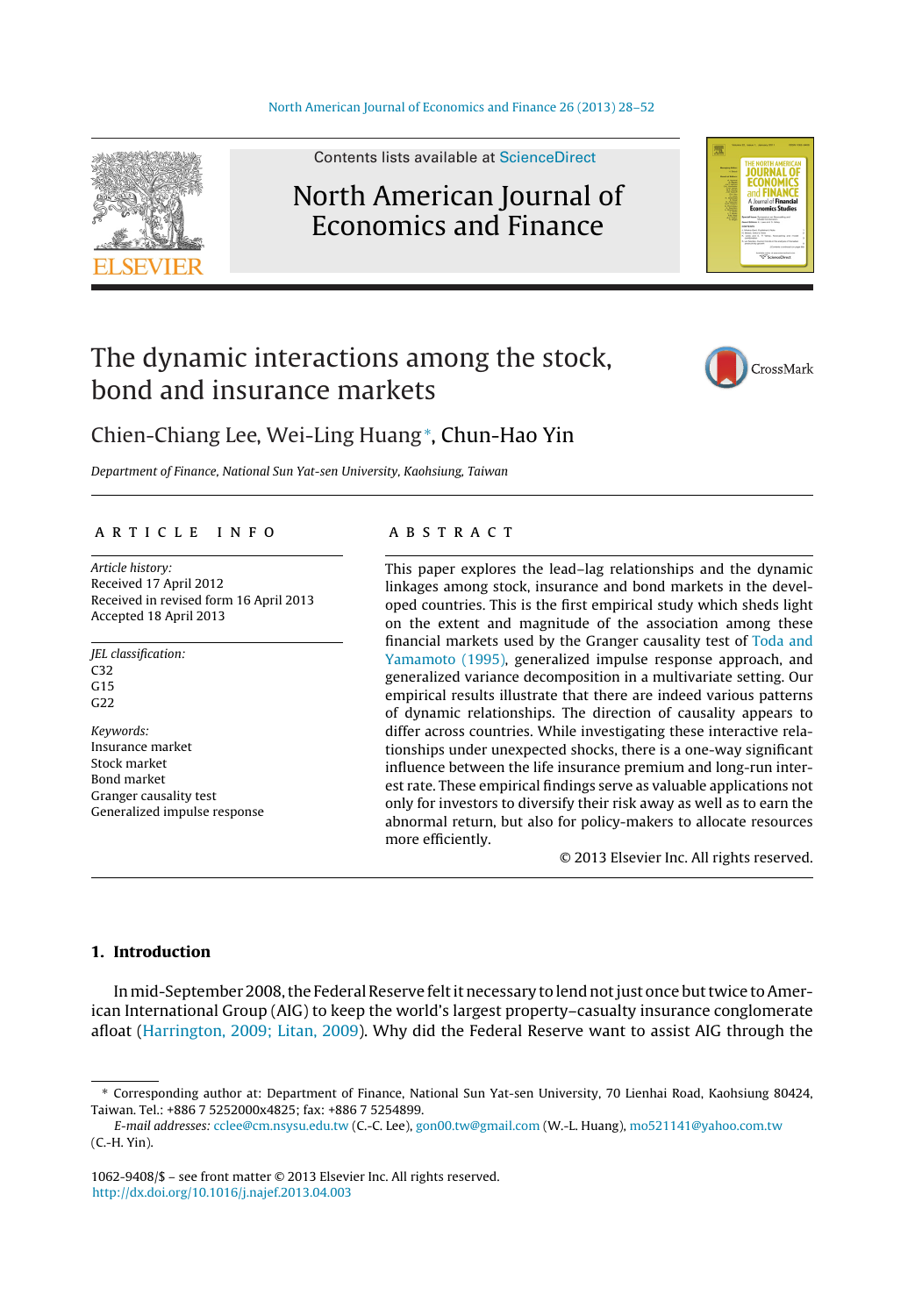financial turmoil? Reports conjecture if AIG were bankrupted, it would result in a serious shock over the global financial sectors. A failed AIG gives U.S. economy big shock and starts the global financial crisis, and U.S. government is aware of that the insurance market wields greatly influence over the world economy or over the worldwide financial sectors. In addition, according to previous studies, the real impact of insurance market on economic performance has been proved empirically [\(Chang](#page--1-0) [&](#page--1-0) [Lee,](#page--1-0) [2012;](#page--1-0) [Chen,](#page--1-0) [Lee,](#page--1-0) [&](#page--1-0) [Lee,](#page--1-0) [2012;](#page--1-0) [Haiss](#page--1-0) [&](#page--1-0) [Sümegi,](#page--1-0) [2008;](#page--1-0) [Han,](#page--1-0) [Li,](#page--1-0) [Moshirian,](#page--1-0) [&](#page--1-0) [Tian,](#page--1-0) [2010;](#page--1-0) [Lee,](#page--1-0) [2013;](#page--1-0) [Lee,](#page--1-0) [Lee,](#page--1-0) [&](#page--1-0) [Chiu,](#page--1-0) [2013;](#page--1-0) [Sümegi](#page--1-0) [&](#page--1-0) [Haiss,](#page--1-0) [2008;](#page--1-0) [Ward](#page--1-0) [&](#page--1-0) [Zurbruegg,](#page--1-0) [2000\).](#page--1-0) However, to date, the literature on investigating these vital linkages between insurance and other financial markets is less developed.

In the past few years, the role of insurance companies in financial markets has been transformed. The functions of insurance companies are turning to risk transfers (i.e., bearing risks as other economic agents who might stabilize their income streams, dampen volatility and enhance the performance of economic activity) and institutional investors in financial markets. Along with the financial innovation, the changes in the global financial environment have led to growing business opportunities for the insurance industry. Insurance companies have evolved new-style insurance contracts to enable investors to generate capital profits and meet their financial requirements for life. U.K.-style contracts, U.S. universal life contracts, Norwegian-style contracts and so on, as well as with-profit life insurance policies, which contain guarantees and embedded options, have recently raised considerable concerns in many countries [\(Kassberger,](#page--1-0) [Kiesel,](#page--1-0) [&](#page--1-0) [Liebmann,](#page--1-0) [2008\).](#page--1-0) Therefore, a well-developed insurance market will broaden the investment spectrum and extend investment maturities. [Haiss](#page--1-0) [and](#page--1-0) [Sümegi](#page--1-0) [\(2008\)](#page--1-0) demonstrate that the importance of the insurance-growth linkage was growing due to the increasing share of the insurance sector in the aggregate financial sector of a mature market-driven economy. Insurance companies are one of the biggest institutional investors in the stock, bond and real estate markets. When a government implements economic or financial policies, they must think of the influence of the insurance market to provide more social benefit in stable society.

In practice, few studies explore the dynamic interrelationships among the stock, bond and insurance markets and investigate the impact of unexpected shocks based on a developed multi-country comparison. The theoretical literature has mostly emphasized the potential complementarity or substitutability between stock and bond markets ([Barsky,](#page--1-0) [1989;](#page--1-0) [Campbell](#page--1-0) [&](#page--1-0) [Ammer,](#page--1-0) [1993;](#page--1-0) [Shiller](#page--1-0) [&](#page--1-0) [Beltratti,](#page--1-0) [1992\).](#page--1-0) Moreover, insurers differ in the amount of excess capacity that they hold and they face different state-level regulatory constraint [\(Jawadi,](#page--1-0) [Bruneau,](#page--1-0) [&](#page--1-0) [Sghaier,](#page--1-0) [2009\).](#page--1-0) But, the insurance market has hardly been investigated for its role in comparison with other financial markets. Nevertheless, total insurance premiums have been rapidly growing, even though previous studies do not focus on the insurance market, $1$  from 1979 to 2007 in the U.S. and U.K. as shown in [Fig.](#page--1-0) 1. The motivation is to discern whether there are directional dynamic relationships among those financial markets. More interestingly, by applying multi-country analysis, we not only observe some common phenomenon and special outcomes in the world, but also it offers us useful information – long-term domestic and international investors who diversify their portfolio risk away as well as speculative in regard to abnormal returns.

The purposes of this article are, first, to examine the causal relationships that potentially exist related to growth in the insurance industry, the stock returns, and long-term interest rate, and to discuss the complementary, substitutive or independent effects among these financial markets for developed countries. Besides, we attempt to provide meaningful information for domestic or international investors to construct their trading strategies for arbitrage, hedging or diversifying their risk away. Second, by describing the dynamic reactions among these markets under unexpected shocks we can provide some implications to policy-makers as well, such as those resulting from monetary or fiscal policies or the current financial crisis (domestic or international events). To accomplish these tasks, we first focus on time-series econometric framework within six developed countries (Canada, France, Japan, the United Kingdom and the United States) from 1979 to 2007, as well as provide detailed

<sup>1</sup> [Adams,](#page--1-0) [Andersson,](#page--1-0) [Andersson,](#page--1-0) [and](#page--1-0) [Lindmark](#page--1-0) [\(2009\)](#page--1-0) show that insurance services seem superior to bank lending and have given rise to economic growth in the twentieth century.